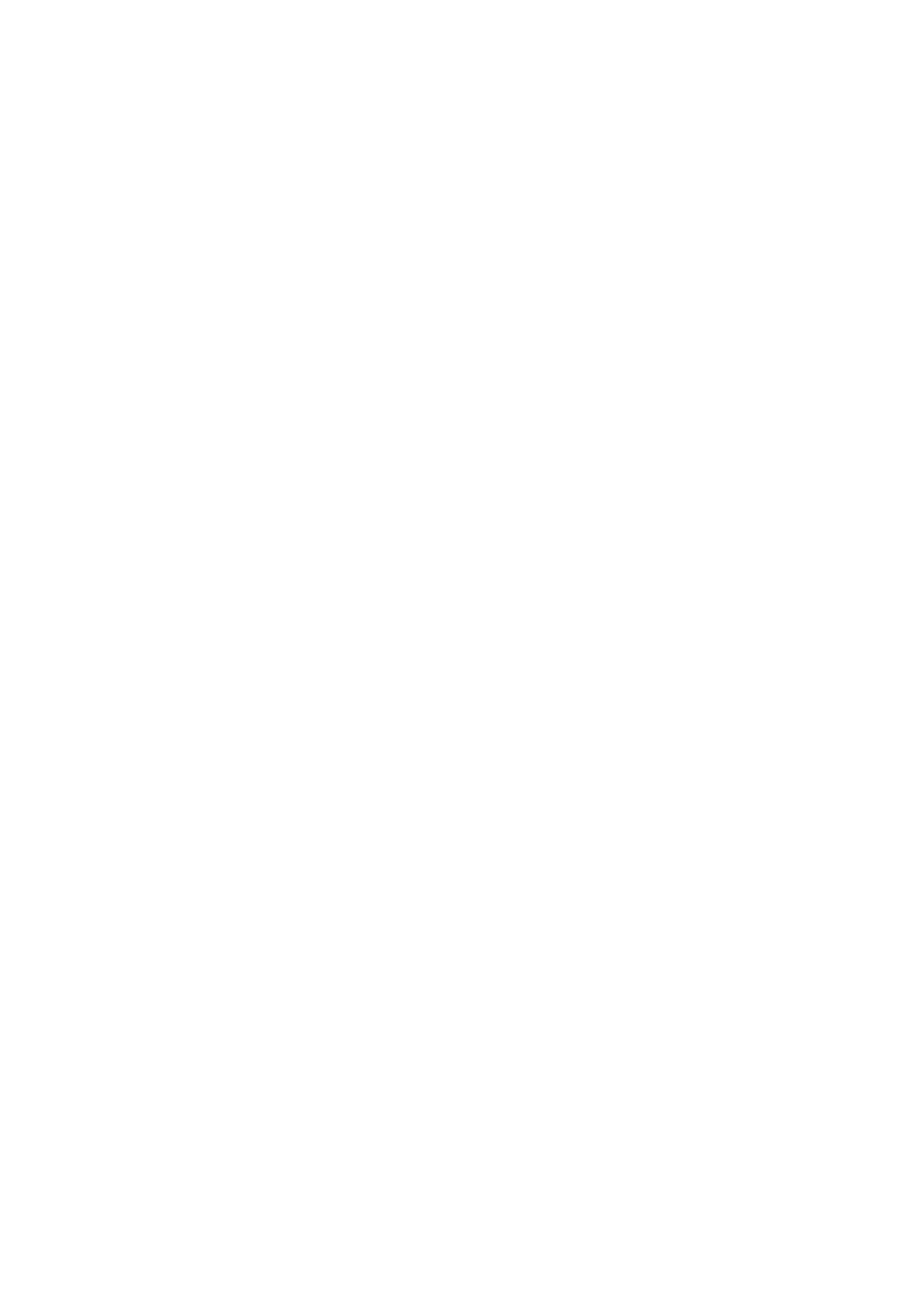Red Hat JBoss Developer Studio Integration Stack10.3 10.3.0 Release Notes and Known Issues

Highlighted features in Red Hat JBoss Developer Studio Integration Stack 10.3.0

Misha Husnain Ali mhusnain@redhat.com

Supriya Takkhi sbharadw@redhat.com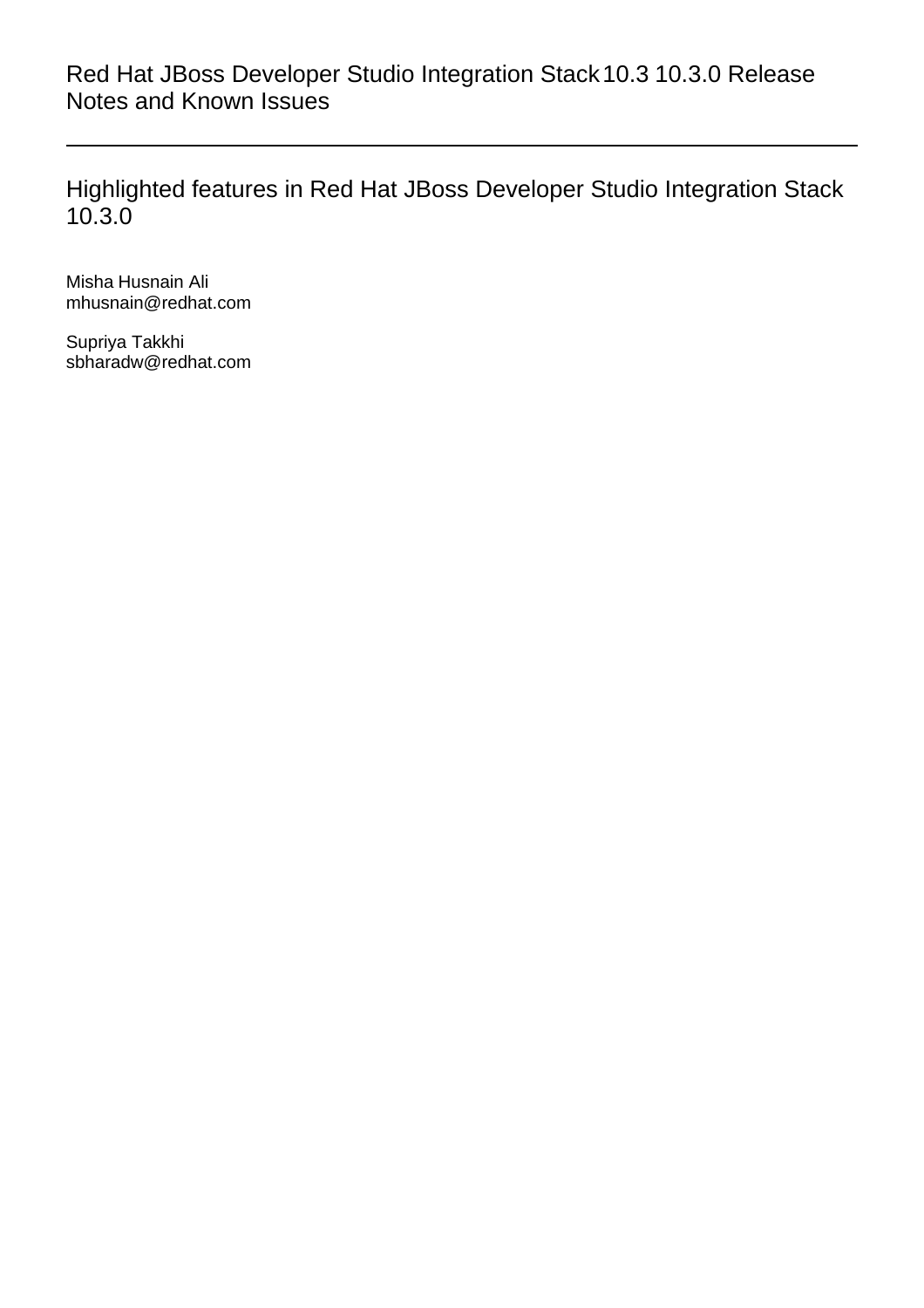## **Legal Notice**

Copyright © 2017 Red Hat, Inc.

The text of and illustrations in this document are licensed by Red Hat under a Creative Commons Attribution–Share Alike 3.0 Unported license ("CC-BY-SA"). An explanation of CC-BY-SA is available at

http://creativecommons.org/licenses/by-sa/3.0/

. In accordance with CC-BY-SA, if you distribute this document or an adaptation of it, you must provide the URL for the original version.

Red Hat, as the licensor of this document, waives the right to enforce, and agrees not to assert, Section 4d of CC-BY-SA to the fullest extent permitted by applicable law.

Red Hat, Red Hat Enterprise Linux, the Shadowman logo, JBoss, OpenShift, Fedora, the Infinity logo, and RHCE are trademarks of Red Hat, Inc., registered in the United States and other countries.

Linux ® is the registered trademark of Linus Torvalds in the United States and other countries.

Java ® is a registered trademark of Oracle and/or its affiliates.

XFS ® is a trademark of Silicon Graphics International Corp. or its subsidiaries in the United States and/or other countries.

MySQL ® is a registered trademark of MySQL AB in the United States, the European Union and other countries.

Node.js ® is an official trademark of Joyent. Red Hat Software Collections is not formally related to or endorsed by the official Joyent Node.js open source or commercial project.

The OpenStack ® Word Mark and OpenStack logo are either registered trademarks/service marks or trademarks/service marks of the OpenStack Foundation, in the United States and other countries and are used with the OpenStack Foundation's permission. We are not affiliated with, endorsed or sponsored by the OpenStack Foundation, or the OpenStack community.

All other trademarks are the property of their respective owners.

#### **Abstract**

This document lists and briefly describes new and improved features of Red Hat JBoss Developer Studio Integration Stack 10.3.0.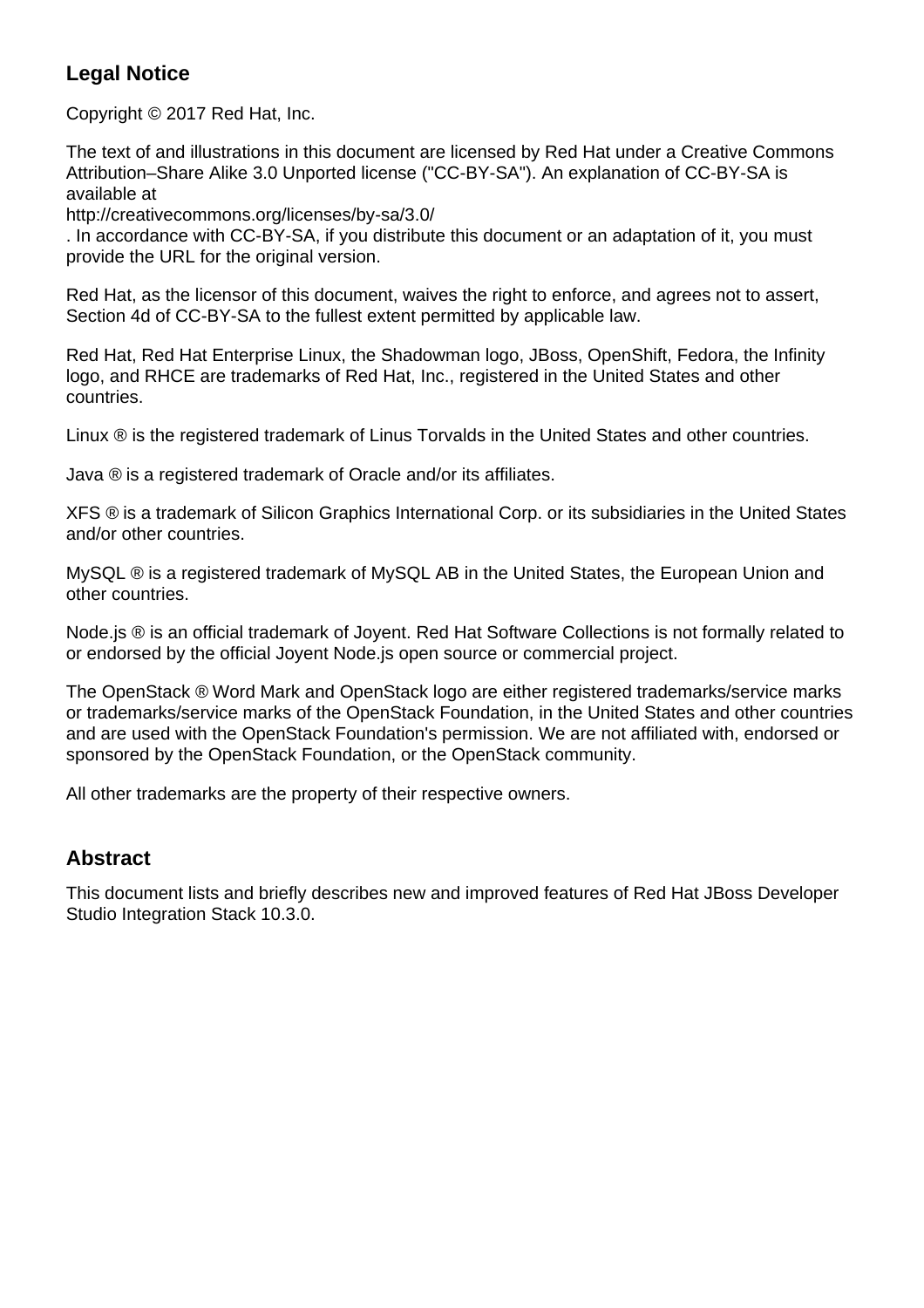## **Table of Contents**

| CHAPTER 2. ABOUT THIS RELEASE <b>ACCELIANT ACCEPTER 2. ABOUT THIS RELEASE</b><br>3.1. FUSE TOOLING 9.2.0. FINAL<br>5<br>6<br>3.2. SWITCHYARD 2.3.1. FINAL<br>CHAPTER 4. KNOWN ISSUES [10] CHAPTER 4. KNOWN ISSUES [10] CHAPTER 4. KNOWN ISSUES<br>4.1. ISSUES IN JBOSS DEVELOPER STUDIO AFFECTING FUSE TOOLING<br>7<br>7<br>4.2. BPMN2 1.3.3. FINAL 1.3.1. FINAL<br>7<br>4.3. DROOLS 6.5.1. FINAL<br>7<br>4.4. FUSE TOOLING 9.2.0. FINAL<br>8<br>4.5. TEIID DESIGNER 11.0.1. FINAL | CHAPTER 1. ABOUT RED HAT JBOSS DEVELOPER STUDIO INTEGRATION STACK [1, 1, 1, 1, 1, 1, 1, 1, 1, 3] |  |
|------------------------------------------------------------------------------------------------------------------------------------------------------------------------------------------------------------------------------------------------------------------------------------------------------------------------------------------------------------------------------------------------------------------------------------------------------------------------------------|--------------------------------------------------------------------------------------------------|--|
|                                                                                                                                                                                                                                                                                                                                                                                                                                                                                    |                                                                                                  |  |
|                                                                                                                                                                                                                                                                                                                                                                                                                                                                                    |                                                                                                  |  |
| 8<br>4.6. SWITCHYARD 2.3.1. FINAL                                                                                                                                                                                                                                                                                                                                                                                                                                                  |                                                                                                  |  |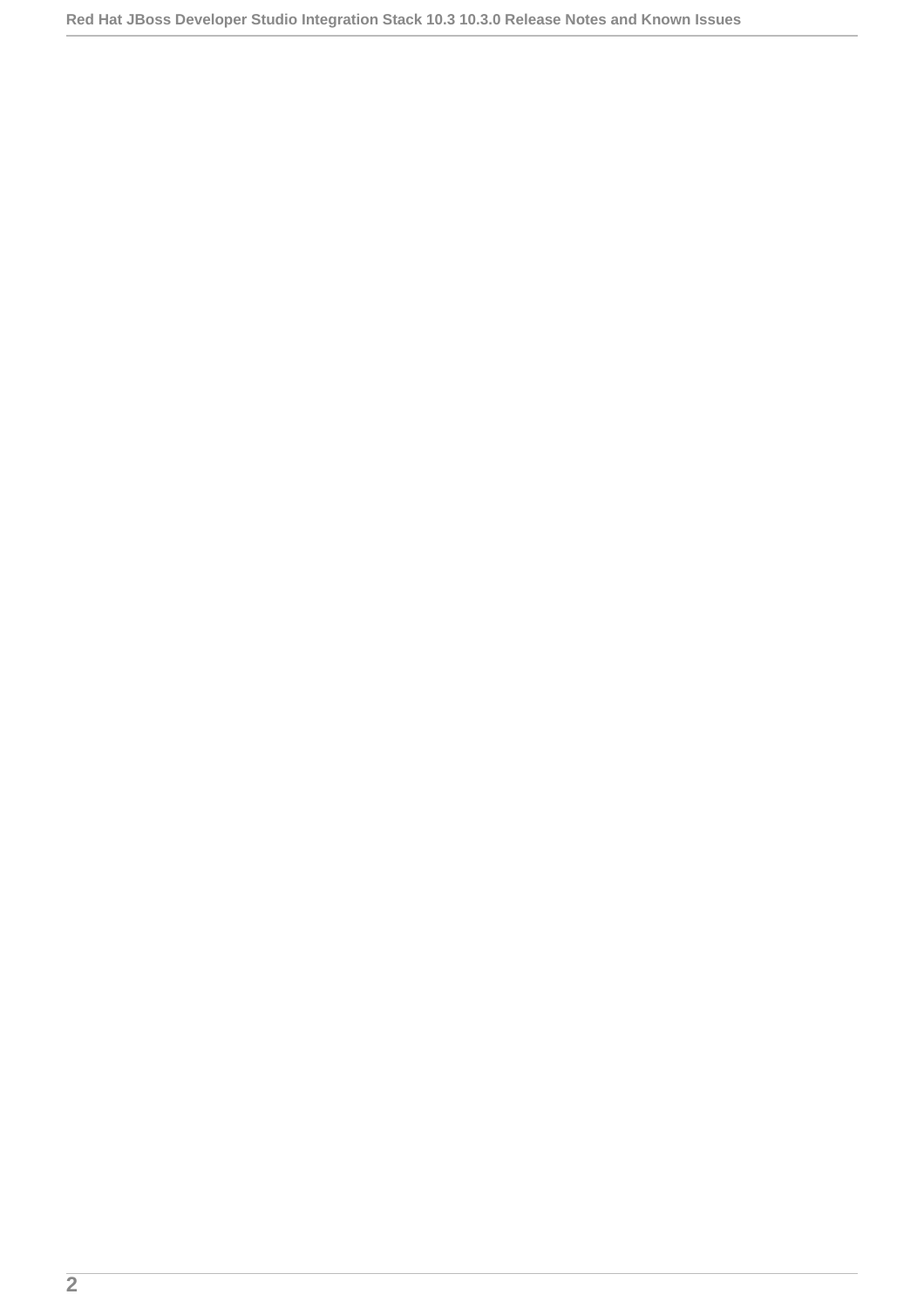# <span id="page-6-0"></span>**CHAPTER 1. ABOUT RED HAT JBOSS DEVELOPER STUDIO INTEGRATION STACK**

Red Hat JBoss Developer Studio Integration Stack is a set of Eclipse-based development tools. It further enhances the IDE functionality provided by JBoss Developer Studio, with plug-ins specifically for use when developing for other Red Hat JBoss products.

JBoss Fuse Development plug-ins provide tooling for Red Hat JBoss Fuse, specifically for integrating and developing software components that work with ActiveMQ and Camel.

JBoss Business Process and Rules Development plug-ins provides design, debug and testing tooling for developing business processes for Red Hat JBoss BRMS and Red Hat JBoss BPM Suite. For more information, see the Red Hat JBoss BRMS [documentatio](https://access.redhat.com/documentation/en/red-hat-jboss-brms/)[n](https://access.redhat.com/documentation/en/red-hat-jboss-bpm-suite/) and Red Hat JBoss BPM Suite documentation.

JBoss Data Virtualization Development plug-ins provide a graphical interface to manage various aspects of Red Hat JBoss Data Virtualization instances, including the ability to design virtual databases and interact with associated governance repositories. For more information, see the Red Hat JBoss Data Virtualization [documentation.](https://access.redhat.com/documentation/en/red-hat-jboss-data-virtualization/)

JBoss Integration and SOA Development plug-ins provide tooling for developing, configuring and deploying SwitchYard and Fuse applications to Red Hat JBoss Fuse Service Works, Red Hat JBoss Fuse and Fuse Fabric containers, and Apache Karaf instances. For more information, see the Red Hat JBoss Fuse Service Works documentation and the Red Hat JBoss Fuse [documentation.](https://access.redhat.com/documentation/en/red-hat-jboss-fuse-service-works/)

JBoss Developer Studio Integration Stack and JBoss Developer Studio are released asynchronously and current information about each of the JBoss Developer Studio Integration Stack components can be found in the associated Red Hat JBoss product documentation. The documentation is available from <https://access.redhat.com/site/documentation/> on the Red Hat Customer Portal.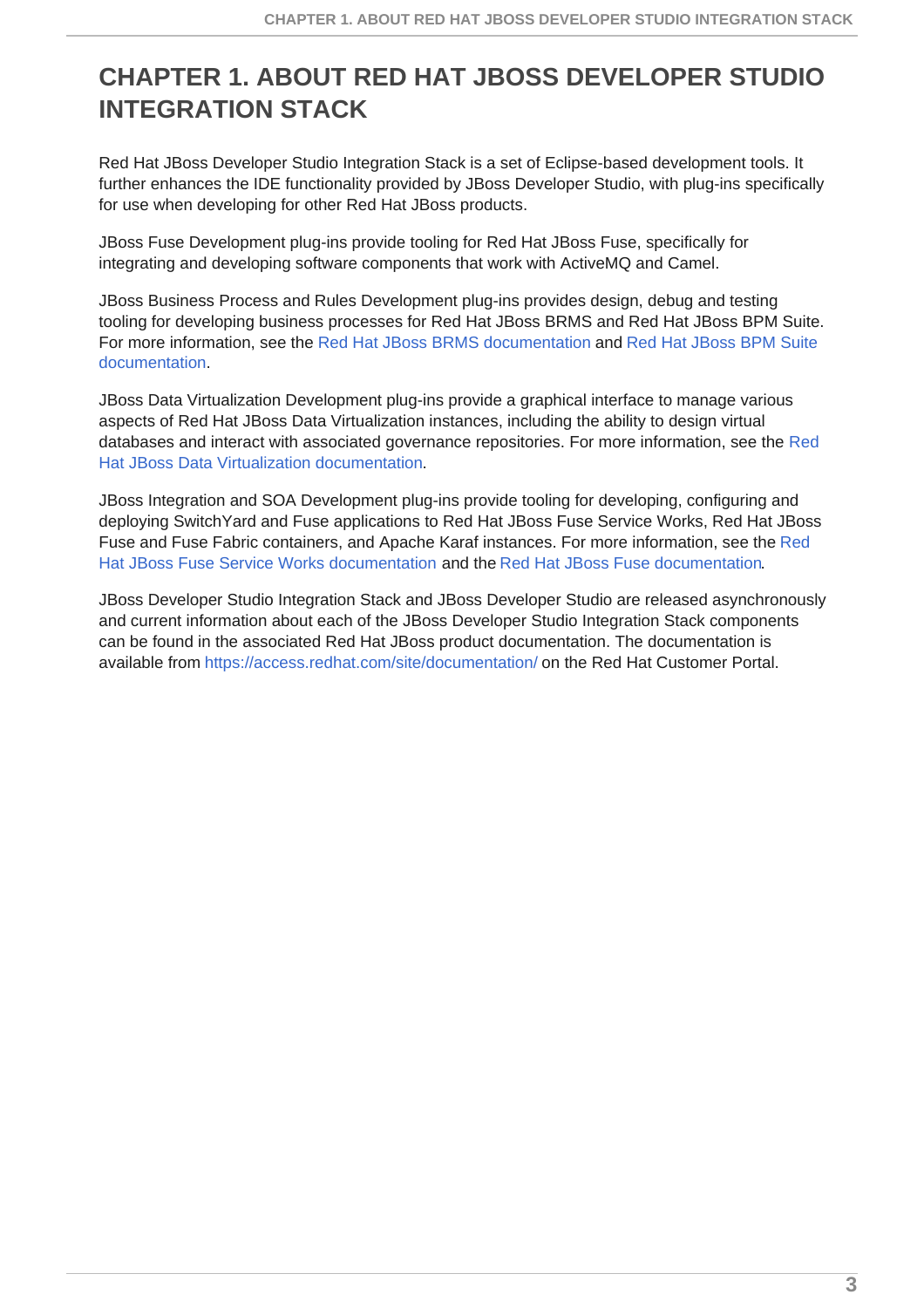# <span id="page-7-0"></span>**CHAPTER 2. ABOUT THIS RELEASE**

Red Hat JBoss Developer Studio Integration Stack 10.3.0 is an upgrade for Red Hat JBoss Developer Studio Integration Stack 10.2.0.

Red Hat JBoss Developer Studio Integration Stack 10.3.0 includes the following components:

- **BPEL 1.1.0.Final 1.3.300.Final**
- **BPMN2 1.3.3.Final 1.3.1.Final**
- Drools 6.5.1. Final
- **Fuse Tooling 9.2.0.Final**
- SwitchYard 2.3.1.Final



#### **Important**

SwitchYard 1.x is now deprecated in the SwitchYard Tooling component and SwitchYard 2.x should be used instead.

**F** Teiid Designer 11.0.1. Final

For a complete list of components in this release, together with information about operating systems, chip architectures, and Java developer kits supported by this release, see Components And Supported [Configurations](https://access.redhat.com/documentation/en/red-hat-jboss-developer-studio-integration-stack/10.3/single/components-and-supported-configurations/) on the Red Hat Customer Portal.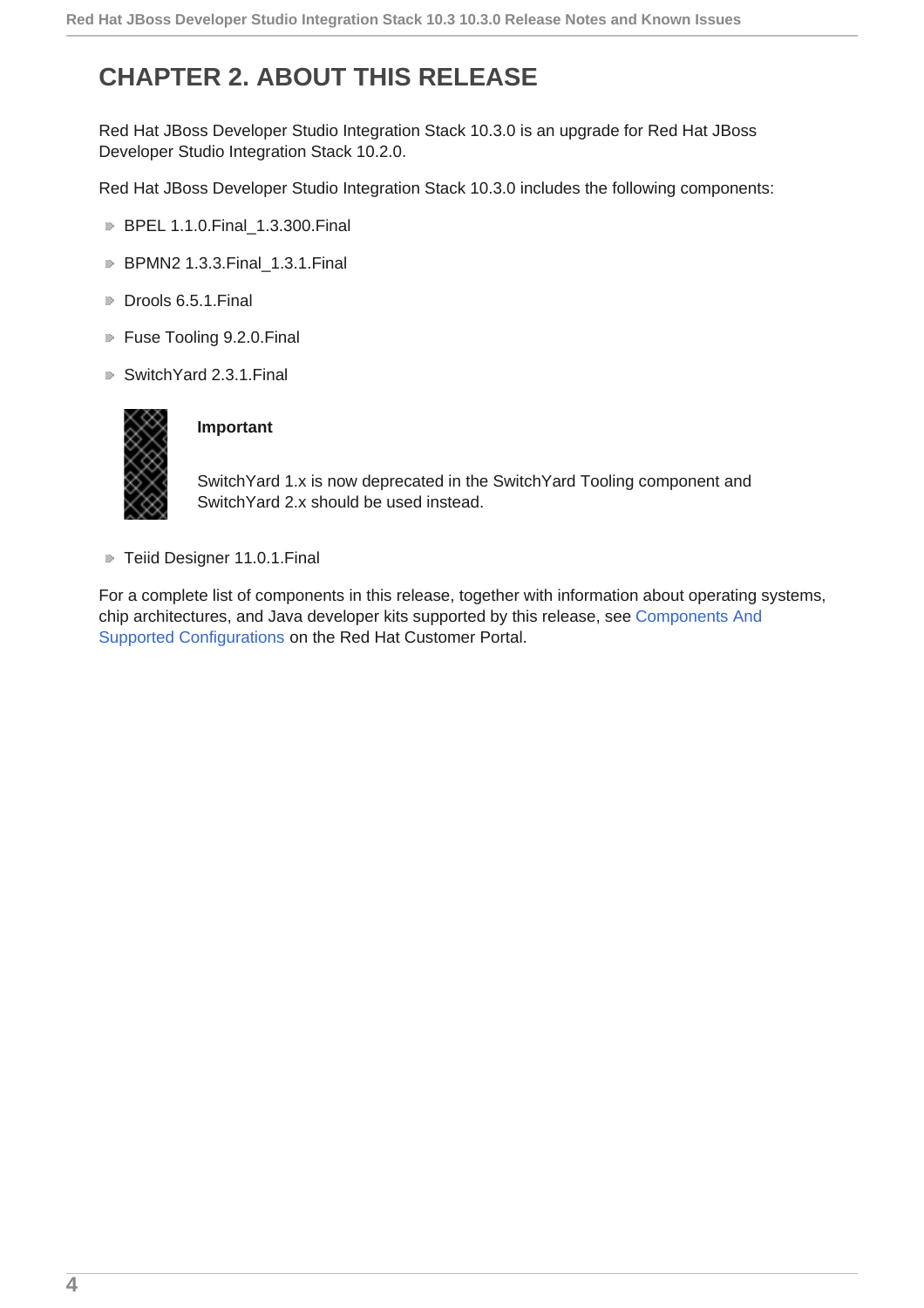## <span id="page-8-0"></span>**CHAPTER 3. RESOLVED ISSUES**

#### <span id="page-8-1"></span>**3.1. FUSE TOOLING 9.2.0.FINAL**

- [FUSETOOLS-2378](https://issues.jboss.org/browse/FUSETOOLS-2378) Rename Fuse Tooling Remote Archetype Catalog as it supports Fuse 6.2.1-
- [FUSETOOLS-2377](https://issues.jboss.org/browse/FUSETOOLS-2377) Support Camel 2.18.x version corresponding to FIS 2.0 patch
- [FUSETOOLS-2372](https://issues.jboss.org/browse/FUSETOOLS-2372) Use FIS 2.0 first patch image by default
- [FUSETOOLS-2357](https://issues.jboss.org/browse/FUSETOOLS-2357) Provide support to Fuse 6.3.0 R2
- [FUSETOOLS-2356](https://issues.jboss.org/browse/FUSETOOLS-2356) Sometimes ResourceException in log when checking for CamelContentType
- [FUSETOOLS-2351](https://issues.jboss.org/browse/FUSETOOLS-2351) Improve implementation of hashCode/equals of Camel JMX Node to avoid usage of connection (and freeze of several seconds with slow connection)
- [FUSETOOLS-2336](https://issues.jboss.org/browse/FUSETOOLS-2336) Hystrix EIP not available in palette
- [FUSETOOLS-2317](https://issues.jboss.org/browse/FUSETOOLS-2317) Provide Graphical remote debug of Camel routes for route provided by JMX navigator over RMI
- [FUSETOOLS-2316](https://issues.jboss.org/browse/FUSETOOLS-2316) Provide graphical remote debug of Camel routes using palette
- [FUSETOOLS-2328](https://issues.jboss.org/browse/FUSETOOLS-2328) Rest DSL apiContextPath marked as error: cvc-complex-type.3.2.2: Attribute 'apiContextPath' is not allowed to appear in element 'restConfiguration'.
- [FUSETOOLS-2327](https://issues.jboss.org/browse/FUSETOOLS-2327) CXF code first template is not available
- [FUSETOOLS-2325](https://issues.jboss.org/browse/FUSETOOLS-2325) Project from "SpringBoot on Openshift" template is created with errors
- [FUSETOOLS-2320](https://issues.jboss.org/browse/FUSETOOLS-2320) Improve Camel debug connection interaction and status in Debug view
- [FUSETOOLS-2319](https://issues.jboss.org/browse/FUSETOOLS-2319) ClassCastException in LayoutDiagramFeature.mapDiagramToGraph
- [FUSETOOLS-2318](https://issues.jboss.org/browse/FUSETOOLS-2318) Provide graphical remote debug of Camel routes using JolokiaJMX
- [FUSETOOLS-2315](https://issues.jboss.org/browse/FUSETOOLS-2315) DataFormat global configuration JAXB Error "attribute 'objectFactory' is not allowed to appear in element 'jaxb'"
- [FUSETOOLS-2314](https://issues.jboss.org/browse/FUSETOOLS-2314) Marshal/Unmarshal component doesn't display properties
- [FUSETOOLS-2307](https://issues.jboss.org/browse/FUSETOOLS-2307) Breakpoints not displayed for remote Camel Context
- [FUSETOOLS-2304](https://issues.jboss.org/browse/FUSETOOLS-2304) NullPointerException in SetEndpointBreakpointFeature.getContextFile
- [FUSETOOLS-2303](https://issues.jboss.org/browse/FUSETOOLS-2303) ResourceException below CamelNatureTester.isCamelNatureDefined (thrown in Resource.checkExists)
- [FUSETOOLS-2302](https://issues.jboss.org/browse/FUSETOOLS-2302) NullPointerException in CamelLocalLaunchPropertyTester.retrieveMavenModel
- [FUSETOOLS-2301](https://issues.jboss.org/browse/FUSETOOLS-2301) ResourceException below CamelFilesFinder.findFiles (thrown in Resource.checkExists)
- [FUSETOOLS-2299](https://issues.jboss.org/browse/FUSETOOLS-2299) NullPointerException in CamelDebugTarget.breakpointRemoved
- [FUSETOOLS-2298](https://issues.jboss.org/browse/FUSETOOLS-2298) FileNotFoundException below CamelContextFileTab\$2\$1\$1.add (thrown in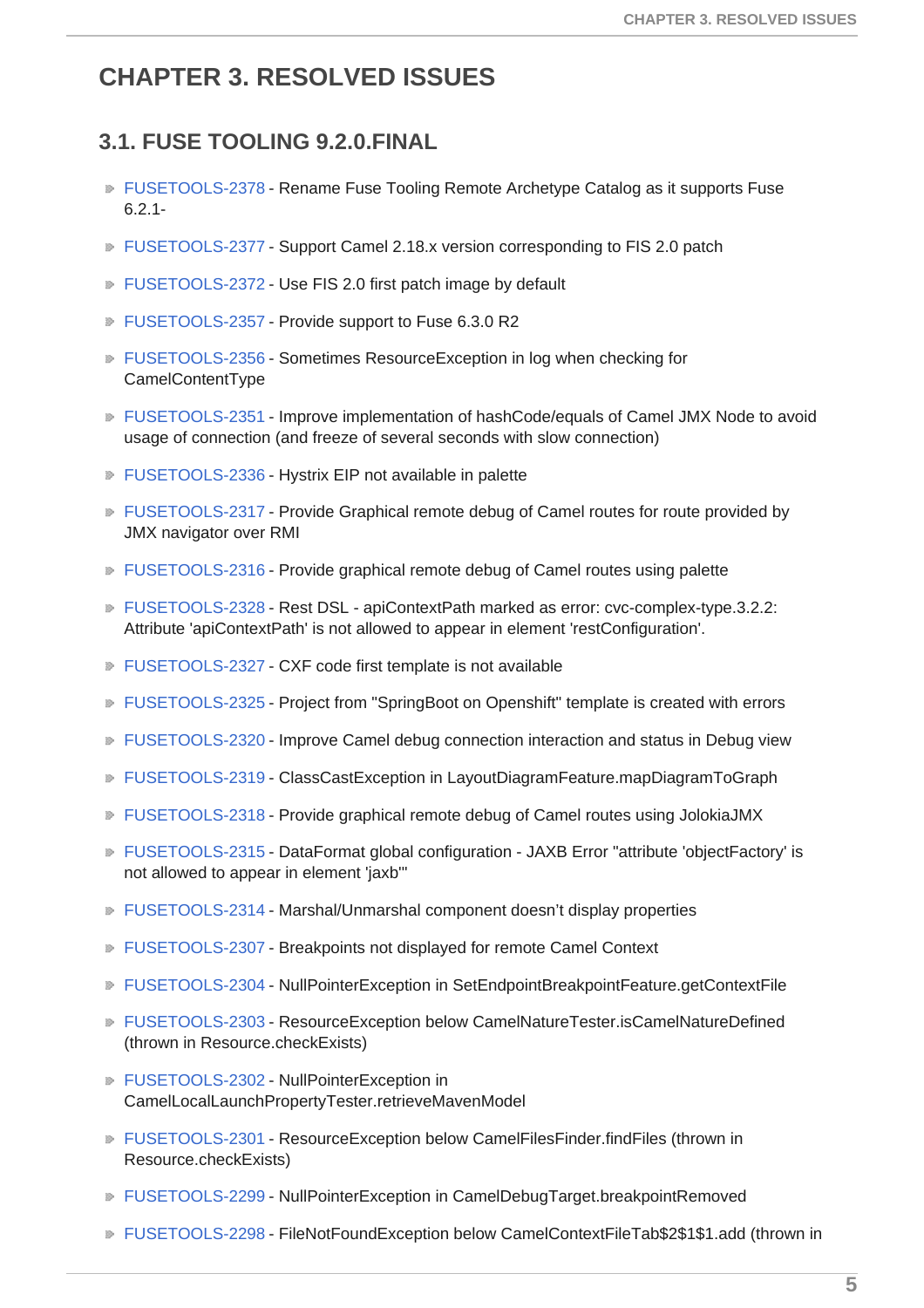FileInputStream.open0)

- [FUSETOOLS-2297](https://issues.jboss.org/browse/FUSETOOLS-2297) Missing Border for JMX Password field in Local Camel Context launch configuration JMX Tab
- [FUSETOOLS-2296](https://issues.jboss.org/browse/FUSETOOLS-2296) NullPointerException in CamelModelNotificationService.calculateRelatedPictogramElements
- [FUSETOOLS-2292](https://issues.jboss.org/browse/FUSETOOLS-2292) Broken synchronization between Details and Advanced tab in Properties view
- [FUSETOOLS-2287](https://issues.jboss.org/browse/FUSETOOLS-2287) Stack in log when stopping a camel route when some breakpoints are defined on it
- [FUSETOOLS-2281](https://issues.jboss.org/browse/FUSETOOLS-2281) Content Assist does not work in XML source tab of Camel Editor for Camel Blueprint based routes
- [FUSETOOLS-2280](https://issues.jboss.org/browse/FUSETOOLS-2280) Default value for javatype="char" is not displayed in properties view, the field is left blank
- [FUSETOOLS-2218](https://issues.jboss.org/browse/FUSETOOLS-2218) The & char is not displayed in tooltips
- [FUSETOOLS-2187](https://issues.jboss.org/browse/FUSETOOLS-2187) Add missing options for Marshall component to Camel Editor Properties view
- [FUSETOOLS-2179](https://issues.jboss.org/browse/FUSETOOLS-2179) don't show content of target/\* in Camel Contexts
- [FUSETOOLS-2172](https://issues.jboss.org/browse/FUSETOOLS-2172) Do not log a warning 'Start search of Camel Java Route'
- [FUSETOOLS-2082](https://issues.jboss.org/browse/FUSETOOLS-2082) Lots of errors when working with invalid camel route
- [FUSETOOLS-1938](https://issues.jboss.org/browse/FUSETOOLS-1938) Breakpoint hit style is kept on diagram after resuming execution
- [FUSETOOLS-1831](https://issues.jboss.org/browse/FUSETOOLS-1831) NullPointerException in UpdateCommand.updateFigure

#### <span id="page-9-0"></span>**3.2. SWITCHYARD 2.3.1.FINAL**

- [SWITCHYARD-2999](https://issues.jboss.org/browse/SWITCHYARD-2999) SwitchYard editor sets the editor as dirty everytime you open switchyard.xml
- [SWITCHYARD-2995](https://issues.jboss.org/browse/SWITCHYARD-2995) Cannot edit authentication details at REST reference binding
- [SWITCHYARD-2907](https://issues.jboss.org/browse/SWITCHYARD-2907) NPE when activating the SY design editor after modifying the version of a capability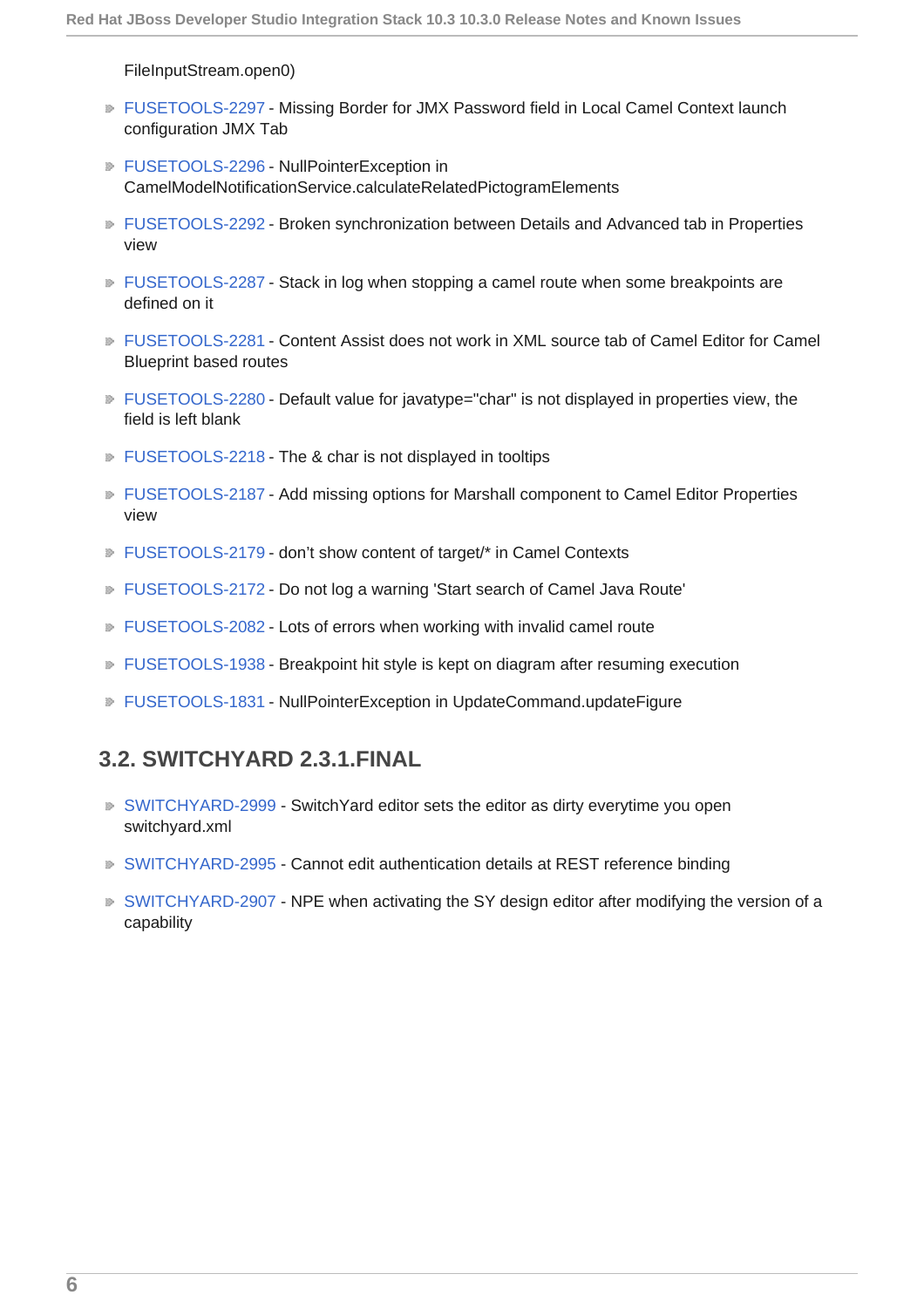## <span id="page-10-0"></span>**CHAPTER 4. KNOWN ISSUES**

The issues mentioned in this section are the most important blocker or critical known issues for this release.

## <span id="page-10-1"></span>**4.1. ISSUES IN JBOSS DEVELOPER STUDIO AFFECTING FUSE TOOLING**

The following issues are critical issues are from JBoss Developer Studio and can affect the Fuse Tooling in JBoss Developer Studio Integration Stack:

- [JBIDE-19971](https://issues.jboss.org/browse/JBIDE-19971) OSE v2 prompts user to enter kerberos credentials from command line while importing an application
- [JBIDE-23123](https://issues.jboss.org/browse/JBIDE-23123) tooling blocks docker cert files even after cdk is stopped on Windows
- [JBIDE-22695](https://issues.jboss.org/browse/JBIDE-22695) Environment Variables of application deployment should have different workflow
- [JBIDE-21953](https://issues.jboss.org/browse/JBIDE-21953) 10.1.2.2 as host private network IP not working on (RH) VPN
- [JBIDE-21849](https://issues.jboss.org/browse/JBIDE-21849) [AP] Not able to list services under a project after login to AP
- $\textdegree$  [JBIDE-23422](https://issues.jboss.org/browse/JBIDE-23422) Server Adapter: Node. is debug session is terminated after  $\sim$ 1 minute and browser shows 502 error
- [JBIDE-24222](https://issues.jboss.org/browse/JBIDE-24222) CDK3 Server adapter: fails to detect that cdk3 Beta3 was successfully started (on macos/xhyve?)

#### <span id="page-10-2"></span>**4.2. BPMN2 1.3.3.FINAL\_1.3.1.FINAL**

- [RHBPMS-283](https://issues.jboss.org/browse/RHBPMS-283) By JBDS community version name is used for a jbpm.version variable in jBPM project's pom.xml
- **[RHBPMS-1536](https://issues.jboss.org/browse/RHBPMS-1536) Process is deformed when special characters are used**
- **[RHBPMS-1928](https://issues.jboss.org/browse/RHBPMS-1928) service task workitemhandler node parsing error in JBDS**
- [RHBPMS-4102](https://issues.jboss.org/browse/RHBPMS-4102) Constant assignment can not be used for service task input parameter

#### <span id="page-10-3"></span>**4.3. DROOLS 6.5.1.FINAL**

- **[DROOLS-1511](https://issues.jboss.org/browse/DROOLS-1511) NullPointerException when running sample projects**
- [RHBRMS-1416](https://issues.jboss.org/browse/RHBRMS-1416) MVELExprAnalyzer assesses a correct date syntax as error

#### <span id="page-10-4"></span>**4.4. FUSE TOOLING 9.2.0.FINAL**

- [FUSETOOLS-2392](https://issues.jboss.org/browse/FUSETOOLS-2392) Fuse Integration Project is created with errors invalid LOC header (sometimes)
- [FUSETOOLS-2405](https://issues.jboss.org/browse/FUSETOOLS-2405) ActiveMQ template contains errors which prevent from deploying on JBoss Fuse

**4.5. TEIID DESIGNER 11.0.1.FINAL**